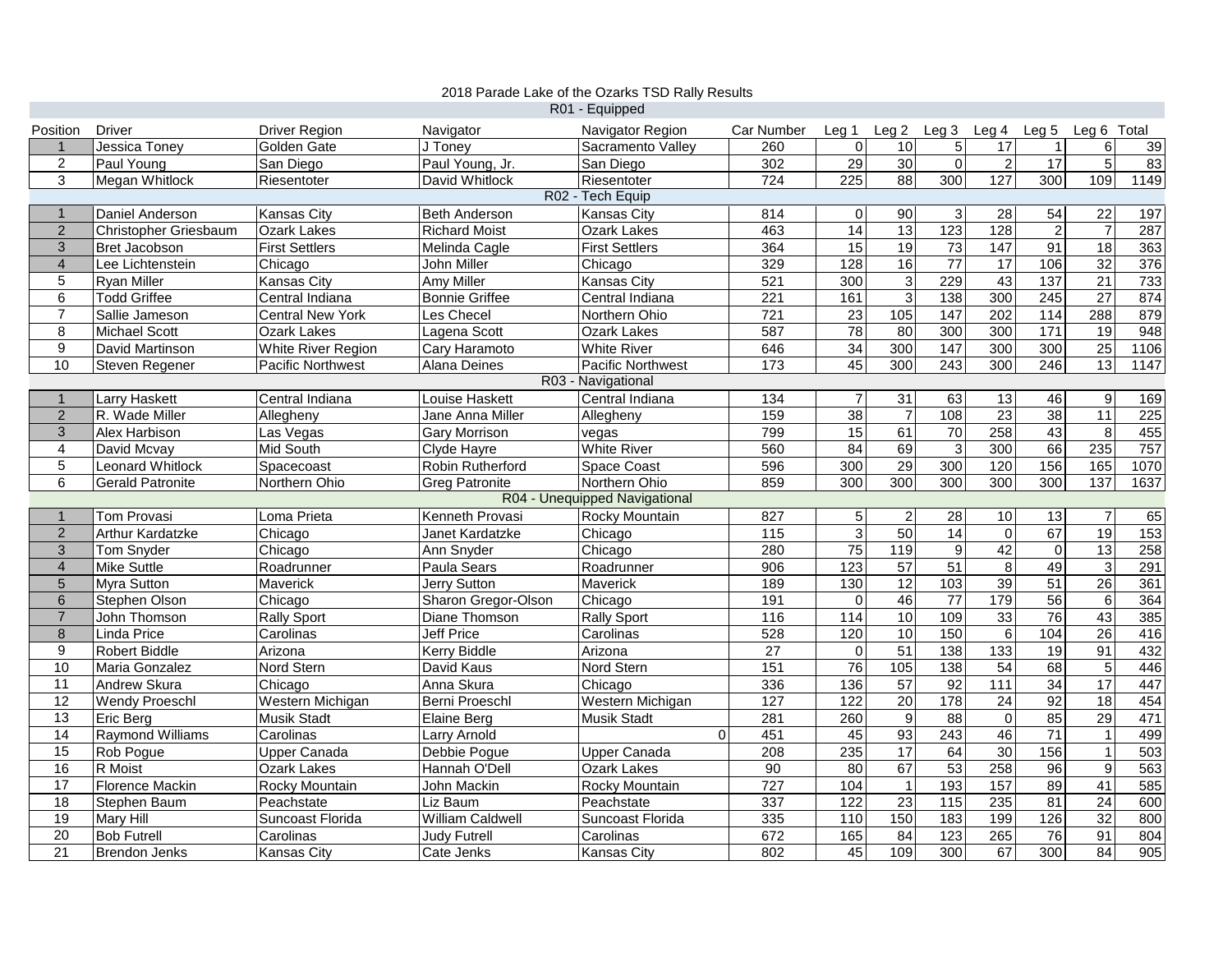| 22                    | Minta Miller                | Chesapeake           | Jayla Binek           | Intermountain        | 73              | 300               | 28              | $\mathbf{1}$     | 300             | 186                     | 101             | 916              |
|-----------------------|-----------------------------|----------------------|-----------------------|----------------------|-----------------|-------------------|-----------------|------------------|-----------------|-------------------------|-----------------|------------------|
| $\overline{23}$       | <b>Rick Collopy</b>         | Vancouver Island     | Gayle Collopy         | Vancouver Island     | 747             | 60                | $\overline{0}$  | 243              | 300             | 300                     | $\overline{48}$ | 951              |
| $\overline{24}$       | <b>Robert Harris</b>        | Maumee Vallev        | <b>Kim Harris</b>     | Maumee Vallev        | 461             | $\overline{75}$   | 95              | 183              | 300             | 300                     | 49              | 1002             |
| $\overline{25}$       | Murray Bartel               | Michiana             | Penny Bartel          | Michiana             | 339             | 300               | 252             | 123              | 300             | 6                       | 33              | 1014             |
| 26                    | Fred Weideman               | San Gabriel Valley   | Carole Weideman       | San Gabriel Valley   | 123             | $\overline{50}$   | 207             | $\frac{1}{183}$  | 300             | $\overline{221}$        | 75              | 1036             |
| $\overline{27}$       | Larry Braxton               | Hill Country         | Carolyn Braxton       | <b>Hill Country</b>  | 276             | 45                | 211             | 183              | 300             | 246                     | 102             | 1087             |
| $\overline{28}$       | <b>Brian Thomas</b>         | Cimarron             | <b>Gary Bernard</b>   | Cimarron             | 217             | 102               | 300             | 238              | 300             | 136                     | 24              | 1100             |
| 29                    | Mark Krekorian              | Suncoast Florida     | Michele Krekorian     | Suncoast Florida     | 562             | $\overline{135}$  | 297             | 300              | 127             | 246                     | $\overline{12}$ | 1117             |
| 30                    | Marsha Jones                | <b>Ozark Lakes</b>   | Samuel Jones          | <b>Ozark Lakes</b>   | 420             | 240               | 300             | $\overline{213}$ | 300             | 236                     | $\mathbf{3}$    | 1292             |
| 31                    | Thomas Divilio              | Chesapeake           | Lisa Gritti           | Chesapeake           | 473             | $\overline{275}$  | 177             | 300              | 227             | 300                     | $\overline{81}$ | 1360             |
| $\overline{32}$       | <b>Russell Bell</b>         | Central Indiana      | Claudia Bell          | Central Indiana      | 101             | 105               | 85              | 300              | 300             | 300                     | 300             | 1390             |
| R05 - Unequipped Plus |                             |                      |                       |                      |                 |                   |                 |                  |                 |                         |                 |                  |
| $\mathbf{1}$          | Don Breithaupt              | Maverick             | Carey Spreen          | Maverick             | 239             | 3                 | 17              | 53               | 25              | $\bf 8$                 | 16              | 122              |
| $\overline{2}$        | <b>Chester Bailey</b>       | Wichita              | <b>Julie Bailey</b>   | Wichita              | $\overline{20}$ | $\overline{6}$    | 14              | 51               | 13              | 6                       | 34              | $\overline{124}$ |
| $\sqrt{3}$            | <b>Bob Rath</b>             | Chicago              | Cindy Jacisin         | Chicago              | 3               | 19                | 87              | 52               | 19              | 69                      | $\overline{28}$ | 274              |
| $\overline{4}$        | Rosey Koivisto              | <b>Upper Canada</b>  | <b>Bruce Koivisto</b> | <b>Upper Canada</b>  | 518             | $\overline{25}$   | $\overline{5}$  | 133              | 86              | 16                      | 19              | 284              |
| $\overline{5}$        | Fran Ussery                 | Maverick             | <b>Carl Ussery</b>    | Maverick             | 889             | 5                 | $\overline{0}$  | 155              | 63              | 38                      | 29              | 290              |
| 6                     | Jim Sorensen                | Alpine Mountain      | Dona Sorensen         | Alpine Mountain      | 293             | 125               | 8 <sup>1</sup>  | 21               | 94              | 32                      | 15              | 295              |
| $\overline{7}$        | <b>Thomas Briest</b>        | Suncoast Florida     | <b>Cindy Briest</b>   | Suncoast Florida     | 494             | $\mathfrak{3}$    | 19              | 93               | 34              | 80                      | 66              | 295              |
| $\overline{8}$        | <b>Maury Hamill</b>         | Suncoast Florida     | Zac Saubert           | Suncoast Florida     | 746             | 75                | 102             | 106              | 5               | 26                      | $\overline{4}$  | 318              |
| $\overline{9}$        | Gary Milavetz               | Central Iowa         | <b>Mary Milavetz</b>  | Central Iowa         | 630             | 35                | 12              | 154              | 46              | 101                     | 45              | 393              |
| 10                    | Cornelius O'Mahoney         | Chicago              | Susan O'Mahoney       | Chicago              | 640             | 283               | $\frac{33}{5}$  | 44               | 40              | 13                      | $\overline{23}$ | 438              |
| 11                    | <b>Robert Gutjahr</b>       | Chesapeake           | Ellen Beck            | <b>North Country</b> | 13              | 38                | 26              | 103              | 167             | 86                      | 50              | 470              |
| $\overline{12}$       | <b>Wilbur Stover</b>        | Silver Sage          | Laura Stover          | Silver Sage          | 326             | 225               | $\overline{37}$ | 173              | 56              | $\overline{131}$        | 74              | 696              |
| 13                    | <b>Christopher Williams</b> | Acadia               | <b>Keith Glover</b>   | Rennsport            | 828             | 112               | 57              | 210              | 300             | 206                     | 24              | 909              |
| 14                    | Michael Moody               | <b>Musik Stadt</b>   | <b>Shirley Moody</b>  | <b>Musik Stadt</b>   | 450             | 300               | 53              | 300              | 300             | 66                      | $\overline{19}$ | 1038             |
| 15                    | Botho von Bose              | <b>Upper Canada</b>  | Susan von Bose        | <b>Upper Canada</b>  | 390             | 225               | 300             | 153              | 300             | 69                      | 108             | 1155             |
| 16                    | <b>Rory McCoy</b>           | Central Indiana      | Alice McCoy           | Central Indiana      | 867             | $\overline{225}$  | 40              | 300              | 156             | 181                     | 300             | 1202             |
| $\overline{17}$       | Jim Rosenberger             | Jersey Shore         | Carol Di Paolo        | Jersey Shore         | 299             | 300               | 300             | 300              | 300             | 231                     | $\overline{37}$ | 1468             |
| 18                    | William Jankovsky           | Florida Thoroughbred | Patricia Jankovsky    | Florida Thoroughbred | 391             | 300               | 300             | 300              | 300             | 300                     | 33              | 1533             |
| 19                    | James Cambron               | Heart O' Dixie       | Suki Cambron          | Heart O'Dixie        | $\overline{28}$ | 300               | 300             | 63               | 300             | 300                     | 300             | 1563             |
|                       |                             |                      |                       | R06 - Unequipped     |                 |                   |                 |                  |                 |                         |                 |                  |
| $\mathbf{1}$          | David Seeland               | Rocky Mountain       | <b>Bette Seeland</b>  | Rocky Mountain       | 39              | 15                | $\overline{27}$ | 33               | 21              | 54                      | 24              | 174              |
| $\sqrt{2}$            | Dale Rabeneck               | Peachstate           | Abbi Rabeneck         | Peachstate           | 760             | 135               | 3               | 13               | 98              | $\overline{\mathbf{4}}$ | $\overline{17}$ | 270              |
| 3                     | Jack Baker                  | Peachstate           | <b>Kathy Baker</b>    | Peachstate           | 796             | $\mathbf 5$       | 69              | 66               | 64              | 54                      | 39              | 297              |
| $\overline{4}$        | Jack Hilbing                | <b>St Louis</b>      | John Hilbing          | St Louis             | 507             | 13                | $\overline{9}$  | 198              | $\overline{17}$ | $\overline{88}$         | 29              | 354              |
| $5\phantom{.}$        | Jeffrey Hammond             | Schones Land         | Rod Johnson           | $\Omega$             | 434             | 135               | 96              | 88               | 85              | 34                      | 17              | 455              |
| $\,6$                 | Sean Reardon                | <b>Kansas City</b>   | Peter Brown           | Oregon               | 431             | 300               | 10              | $\overline{7}$   | 65              | $\overline{71}$         | 6               | 459              |
| $\overline{7}$        | Mike Gray                   | Wichita              | <b>Heather Gray</b>   | Wichita              | 448             | 130               | 36              | 93               | 145             | 49                      | 19              | 472              |
| $\bf 8$               | <b>Bill Simon</b>           | Rocky Mountain       | Liz Reid              | Delaware             | 381             | 65                | 90              | 123              | $\overline{27}$ | 26                      | 142             | 473              |
| $\overline{9}$        | <b>Terry Morris</b>         | Wichita              | <b>Keenan Morris</b>  | Wichita              | 709             | 225               | 25              | 93               | 121             | 80                      | 24              | 568              |
| 10                    | Randal Mesch                | Chicago              | Jack Hagerty          | Chicago              | 685             | $\frac{105}{105}$ | 32              | 117              | 300             | $\overline{6}$          | 24              | 584              |
| $\overline{11}$       | Joshua Gutjahr              | Maverick             | Vic Rola              | Smokey Mountain      | 141             | 225               | 33              | 183              | 61              | 54                      | 51              | 607              |
| $\overline{12}$       | Joseph Lindbloom            | Western Michigan     | Erik Lindbloom        | St Louis             | 924             | 125               | 43              | 203              | 59              | $\overline{121}$        | 70              | 621              |
| 13                    | Jeffrey McFadyen            | Northern New Jersey  | Margie McFadyen       | Northern New Jersey  | 654             | $\overline{9}$    | $\overline{11}$ | 273              | 231             | 126                     | $\overline{24}$ | 674              |
| 14                    | <b>Barry Arbuckle</b>       | Wichita              | Jan Arbuckle          | Wichita              | 439             | 80                | $\overline{7}$  | 300              | 108             | 126                     | 95              | 716              |
|                       |                             |                      |                       |                      |                 |                   |                 |                  |                 |                         |                 |                  |